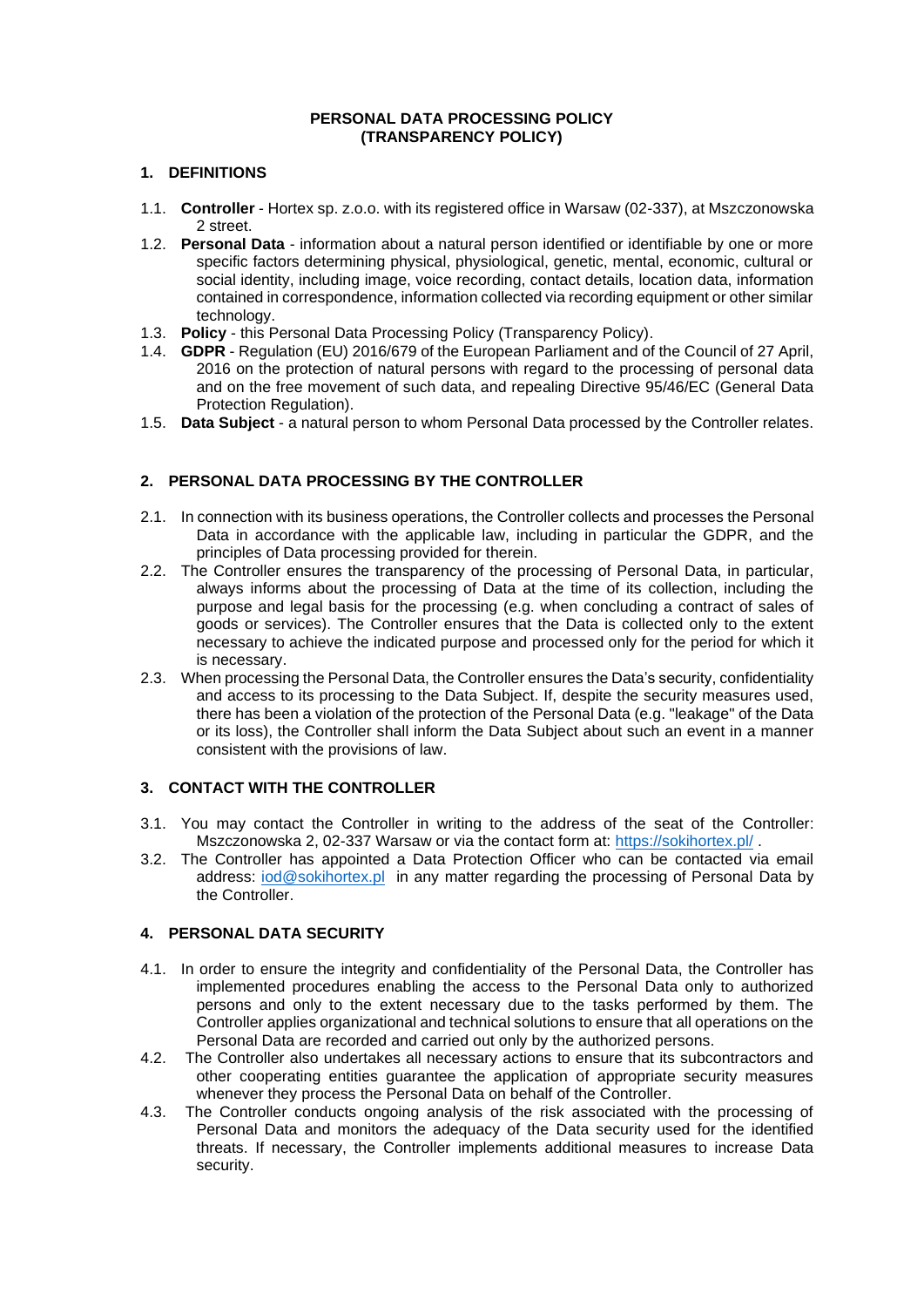#### **5. OBJECTIVES AND LEGAL BASIS FOR THE PERSONAL DATA PROCESSING**

## **EMAIL AND TRADITIONAL CORRESPONDENCE**

- 5.1. In case of sending (via e-mail or traditional correspondence) to the Controller any correspondence unrelated to the services provided to the sender or any other contract concluded with it, or otherwise not related to any relationship with the Controller, the Personal Data contained in this correspondence is processed solely for the purpose of communication and resolving the matter to which the correspondence relates.
- 5.2. The legal basis for the Data processing is the Controller's legitimate interest (Article 6 (1) (f) of the GDPR), consisting on conducting correspondence addressed to it in connection with its business activities.
- 5.3. The Controller processes only the Personal Data essential in the matter to which the correspondence relates. All correspondence is stored in a manner that ensures the security of the Personal Data contained therein (and other information) and is disclosed only to the authorized persons.

#### **CONTACT VIA PHONE**

- 5.4. In the event of contacting the Controller by phone, in matters not related to the contract or services provided, the Controller may request the provision of the Personal Data only if it is necessary to handle the case to which the contact relates. In such a case, the legal basis is the Controller's legitimate interest (Article 6 (1) (f) of the GDPR), consisting on the need to resolve a reported case related to its business activity.
- 5.5. Personal Data in the form of a recording of a conversation is processed:
	- 5.5.1. for purposes related to the client and customer hotline service, if the Controller provides such a service - the legal basis for the Data processing is the necessity of processing to provide the service (Article 6 (1) (b) of the GDPR);
	- 5.5.2. in order to monitor the quality of services and to verify the work of consultants operating the hotline, as well as for the analytical and statistical purposes - the legal basis for the Data processing is the justified interest of the Controller (Article 6 (1) (f) of the GDPR), consisting on ensuring the best quality of services for clients and customers, as well as the best quality of the consultants' work and statistical analyzes of the phone communication.

## **VIDEO MONITORING AND ACCESS CONTROL**

- 5.6. In connection with the necessity to ensure the safety of persons and property, the Controller uses video monitoring and controls the access to the premises and the area it manages. The Data collected this way is not used for any other purposes described below.
- 5.7. The Personal Data in the form of the recordings and the Data collected in the entry/exit registry is processed in order to ensure the safety of persons and property, to maintain order at the premises of the facility, and to defend against possible claims brought against the Controller or to determine and assert the Controller's claims. The legal basis for the processing of the Personal Data is the Controller's legitimate interest (Article 6 (1) (f) of the GDPR), consisting on ensuring the safety of persons and property in the area managed by the Controller and the protection of its rights.
- 5.8. The area covered by the Controller with the video monitoring is marked with the adequate graphic signs.

#### **RECRUITMENT**

5.9. As a part of a recruitment process, the Controller expects to provide the Personal Data (e.g. in a curriculum vitae) only to the extent specified in the applicable provisions of the Polish labor law. Therefore, the information should not be provided more widely. In the event that the submitted documents contain additional Data, exceeding the scope indicated in the applicable provisions of the Polish labor law, its processing will be based on the consent of the candidate (Article 6 (1) (a) of the GDPR), expressed by an unequivocal confirmation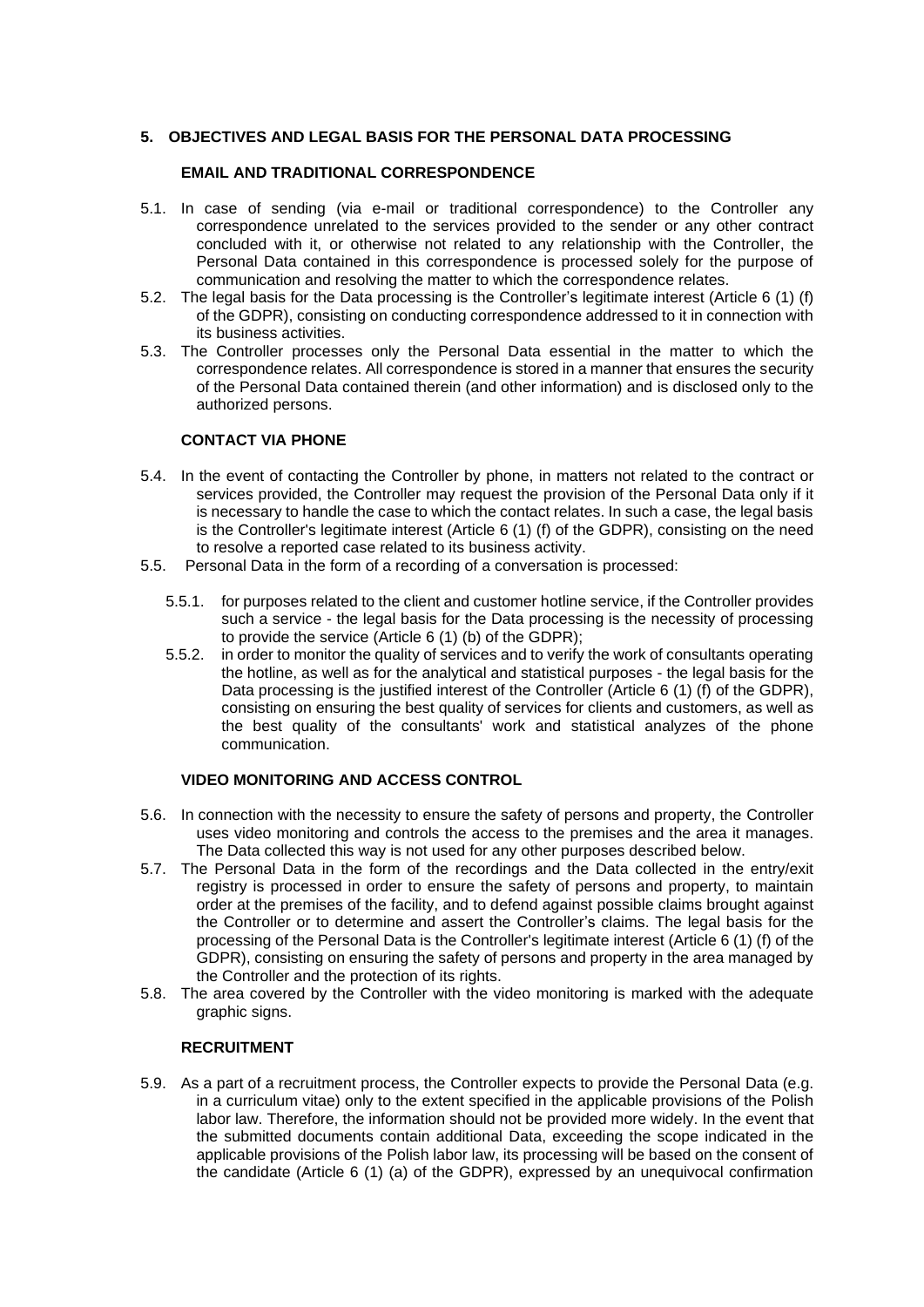action, which sending the documents by the candidate has been. If the submitted documents contain any information inadequate to the purpose of the recruitment process, they will neither be used, nor included in the recruitment process.

- 5.10. Personal Data is processed:
	- 5.10.1. **in case the preferred form of employment is an employment contract** in order to perform the obligations arising from the legal provisions related to the employment process, including in particular the Polish Labor Code - the legal basis for the Data processing is the legal obligation incumbent on the Controller (Article 6 (1) (c) of the GDPR in connection with the Polish labor law provisions);
	- 5.10.2. **if the preferred form of employment is a civil law contract** in order to conduct the recruitment process - the legal basis for the Data processing contained in the documents is to take steps at the request of the Data Subject prior to entering into a contract (Article 6 (1) (b) of the GDPR);
	- 5.10.3. **in order to carry out the recruitment process in a scope of the Data not required by law or by the Controller, as well as for the purpose of the future recruitment processes** - consent is the legal basis for Personal Data processing (Article 6 (1) (a) of the GDPR);
	- 5.10.4. **in order to verify the qualifications and skills of the candidate and to determine the terms of the cooperation** - the legal basis for the Data processing is the Controller's legitimate interest (Article 6 (1) (f) of the GDPR). The Controller's legitimate interest is to verify candidates and to determine the terms of possible cooperation;
	- 5.10.5. **in order to determine or assert by the Controller any claims or defense against claims made against the Controller** - the legal basis for the Data processing is the legitimate interest of the Controller (Article 6 (1) (f) of the GDPR).
- 5.11. To the extent that the Personal Data is processed on the basis of a consent, the consent may be withdrawn at any time, without affecting the lawfulness of the processing carried out before its withdrawal. In case of a consent for the purpose of future recruitment processes, the Personal Data will be deleted after one year - unless the consent has previously been withdrawn.
- 5.12. Providing the Data within the scope specified in Article 22 (1) of the Polish Labor Code if the candidate prefers the employment based on an employment contract – is required by law, including primarily by the Polish Labor Code, and if the candidate prefers the employment based on a civil law contract – is required by the Controller. The consequence of not providing this Data is the inability to consider the candidate in the recruitment process. Providing other Data is voluntary.

#### **COLLECTION OF THE PERSONAL DATA IN CONNECTION WITH THE PROVISION OF SERVICES OR EXECUTION OF OTHER CONTRACTS**

5.13. In the event of the Personal Data collecting for purposes related to the performance of a specific contract, the Controller provides the Data Subject with detailed information regarding the processing of his Personal Data at the time of concluding the contract or at the time of obtaining the Personal Data, in the event that the processing is necessary for the Controller to take steps at the request of the Data Subject prior to entering into a contract.

#### **PROCESSING OF THE PERSONAL DATA OF COUNTERPARTY STAFF MEMBERS OR CUSTOMERS COOPERATING WITH THE CONTROLLER**

5.14. In connection with the conclusion of commercial contracts in the course of a business activity, the Controller obtains from its contractors / clients Data of persons involved in the implementation of such contracts (e.g. persons authorized to the contact, to placing orders, to executing orders, etc.). The scope of the delivered Data is in any case limited to the extent necessary for the performance of the contract and usually does not include information other than the name and business contact details.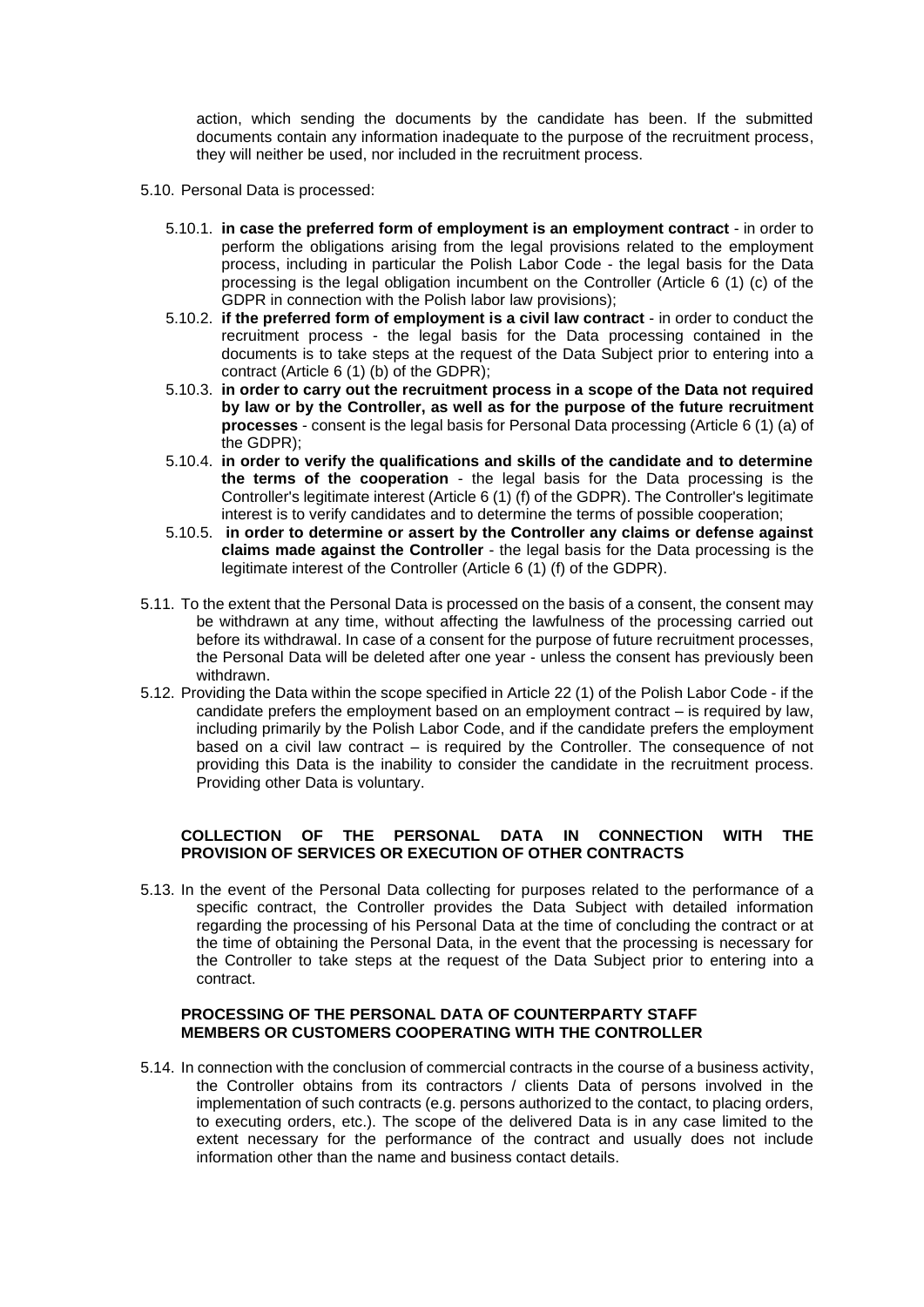- 5.15. Such Personal Data is processed in order to implement the legitimate interest of the Controller and its contractor (Article 6 (1) (f) of the GDPR), consisting on enabling the adequate and effective performance of the contract. Such Data may be disclosed to the third parties involved in the implementation of the contract, as well as to the entities obtaining access to the Data on the basis of the applicable provisions of law regarding public information disclosure and proceedings based on the Polish public procurement law, to the extent provided for by these provisions.
- 5.16. The Data is processed for the period necessary to implement the above interests and to perform the obligations arising from the provisions of law.

#### **PERSONAL DATA COLLECTION IN OTHER EVENTS**

- 5.17. In connection with its operations, the Controller also collects the Personal Data in other cases - e.g. by building and using permanent mutual business contacts (networking) during business meetings, at industry events or by exchanging business cards - for the purposes of initiating and maintaining business contacts. In this case, the legal basis for Data processing is the Controller's legitimate interest (Article 6 (1) (f) of the GDPR), consisting on creating a network of contacts in connection with the Controller's business.
- 5.18. Personal Data collected in such cases is processed only for the purpose for which it was collected, and the Controller provides it with adequate protection.

#### **6. RECIPIENTS OF THE DATA**

- 6.1. In connection with conducting operations that require processing, the Personal Data is disclosed to external entities, including in particular suppliers responsible for operating IT systems and equipment (e.g. CCTV equipment in the scope of the video monitoring), entities providing legal or accounting services, couriers, marketing or recruitment agencies. The Data is also disclosed to the entities related to the Controller, including companies from its capital group.
- 6.2. The Controller reserves the right to disclose selected information about the Data Subject to the competent authorities or the third parties who submit a request for such information, based on the adequate legal basis and in accordance with the applicable law.

## **7. TRANSMISSION OF THE DATA OUTSIDE THE EEA**

- 7.1. The level of protection of the Personal Data outside the European Economic Area ("EEA") differs from that provided by the European law. For this reason, the Controller transfers the Personal Data outside the EEA only when it is necessary and ensuring an adequate level of protection, primarily through:
	- 7.1.1. cooperation with the entities processing the Personal Data in countries for which an appropriate decision of the European Commission was issued regarding the determination of ensuring an adequate level of protection of the Personal Data;
	- 7.1.2. the usage of standard contractual clauses issued by the European Commission;
	- 7.1.3. applying binding corporate rules approved by the competent supervisory body;
	- 7.1.4. in case of the Data transferring to the USA cooperation with entities participating in the Privacy Shield program approved by the decision of the European Commission.
- 7.2. The Controller always informs about the intention to transfer the Personal Data outside the EEA at the stage of its collection.

#### **8. THE TERM OF THE PERSONAL DATA PROCESSING**

8.1. The term of the Personal Data processing by the Controller depends on the type of services provided and the purpose of the processing. The period of the Data processing may also result from the applicable law provisions when they constitute the basis of the Data processing. In case of the Personal Data processing on the basis of the Controller's legitimate interest (e.g. for security reasons), the Data is processed for a period enabling the implementation of this interest or the effective objection to the Data processing. If the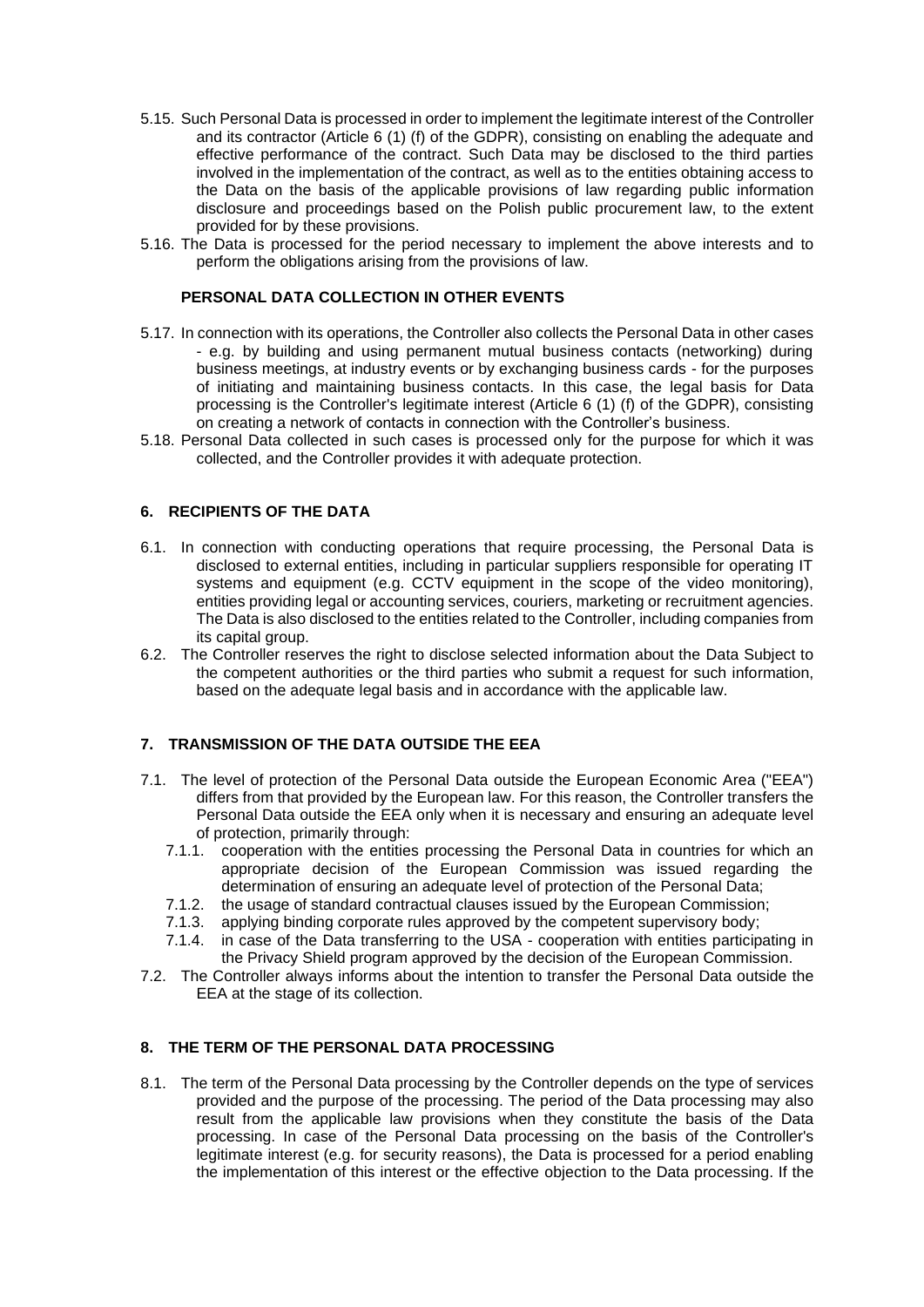Personal Data processing is based on a consent, the Data is processed until the consent is withdrawn. When the basis of the Personal Data processing is the necessity to conclude and execute a contract, the Data is processed until the contract's termination.

8.2. The Data processing period may be extended if the processing is necessary to establish or pursue claims or to defend against the claims, and after that period - only if and to the extent required by the provisions of law.

## **9. RIGHTS RELATED TO THE PROCESSING OF THE PERSONAL DATA**

#### **RIGHTS OF THE DATA SUBJECTS**

- 9.1. Data Subjects have the following rights:
	- 9.1.1. **the right to the information about the Personal Data processing** on this basis, the Controller provides the natural person submitting the request with information on Data processing, including primarily the purposes and legal grounds for the processing, the scope of the Data held, entities to which it is disclosed, and a planned date of the Data deletion;
	- 9.1.2. **the right to obtain a copy of the Data** on this basis, the Controller provides a copy of the processed Data regarding the natural person submitting the request;
	- 9.1.3. **the right to rectification** the Controller is obliged to remove any incompatibilities or errors of the Personal Data processed and to supplement it if it is incomplete;
	- 9.1.4. **the right to delete the Data** on this basis, one can request the deletion of the Data which processing is no longer necessary to achieve any of the purposes for which it was collected;
	- 9.1.5. **the right to limit the Data processing** in the event of such a request, the Controller ceases to perform operations on the Personal Data - with the exception of operations to which the Data Subject has consented - and its storage, in accordance with accepted retention rules or until the reasons for limiting Data processing cease (e.g. a decision of the supervisory authority allowing further processing of the Data is issued);
	- 9.1.6. **the right to transfer the Data** on this basis to the extent that the Data is processed in an automated manner in connection with the concluded contract or consent - the Controller issues the Data provided by the person to whom they relate, in a format that allows the Data to be read by a computer. It is also possible to request that the Data was sent to another entity, however, provided that there are technical possibilities in this respect both on the part of the Controller and the indicated entity;
	- 9.1.7. **the right to object to the processing of the Data for marketing purposes** the Data Subject may at any time object to the processing of the Personal Data for marketing purposes, without the need to justify such an objection;
	- 9.1.8. **the right to object to other purposes of the Data processing** the Data Subject may at any time oppose - for reasons related to his particular situation - to the processing of the Personal Data, which is based on the legitimate interest of the Controller (e.g. for analytical or statistical purposes or for reasons related to the property protection); the opposition in this respect should include a justification;
	- 9.1.9. **the right to withdraw a consent** if the Data is processed on the basis of a consent, the Data Subject has the right to withdraw it at any time, which, however, does not affect the lawfulness of the processing carried out before the consent withdrawal;
	- 9.1.10. **the right to complain** if it is considered that the Personal Data processing violates the provisions of the GDPR or other provisions regarding the protection of the Personal Data, the Data Subject may file a complaint to the body supervising the Personal Data processing, competent for the Data Subject's habitual residence, his place of work or place the alleged violation. In Poland, the supervisory authority is the President of the Personal Data Protection Office.

## **REPORTING REQUESTS RELATED TO THE IMPLEMENTATION OF RIGHTS**

9.2. A request regarding the exercise of the Data Subjects' rights can be submitted to the following email address: [iod@sokihortex.pl.](mailto:iod@sokihortex.pl)